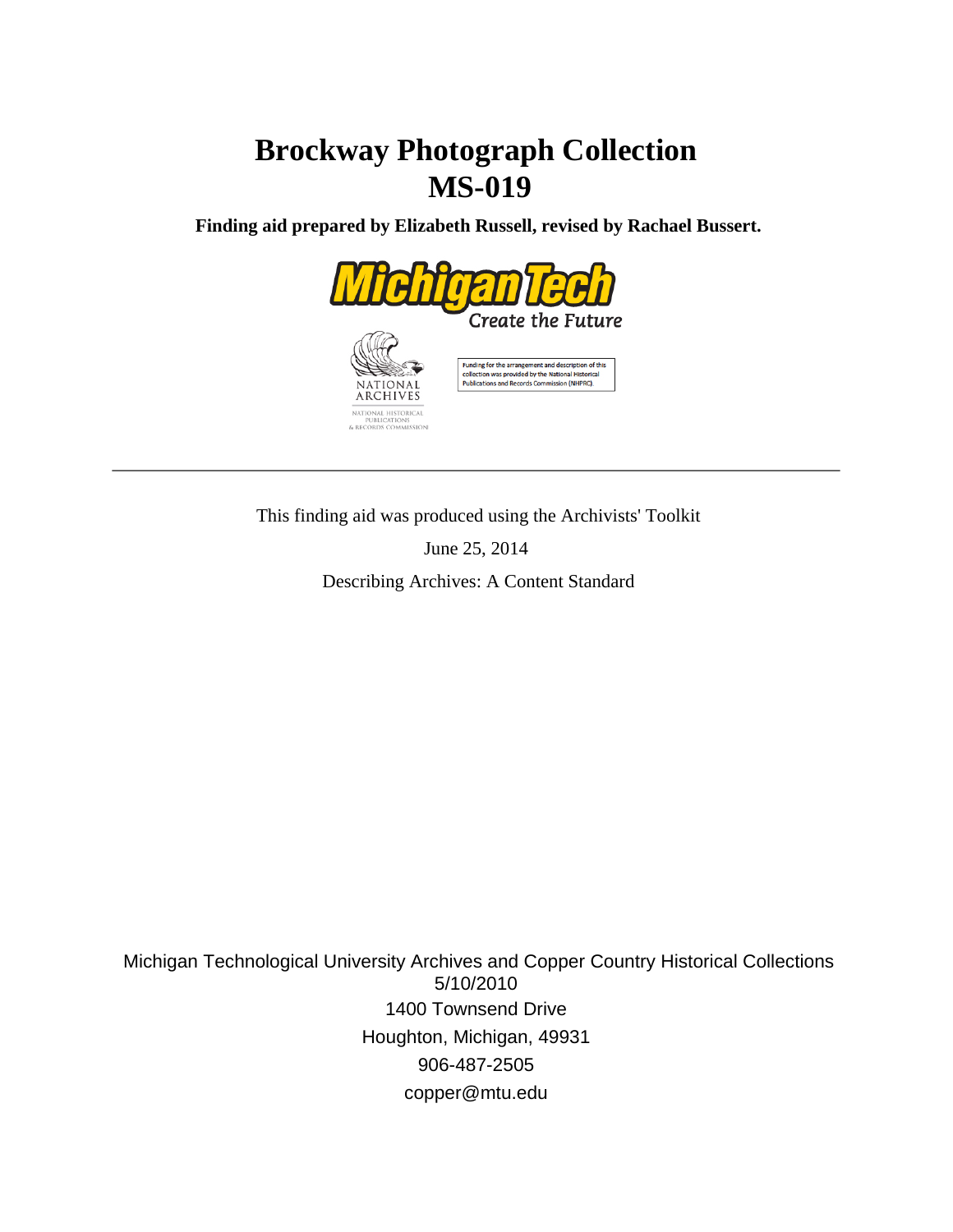# **Table of Contents**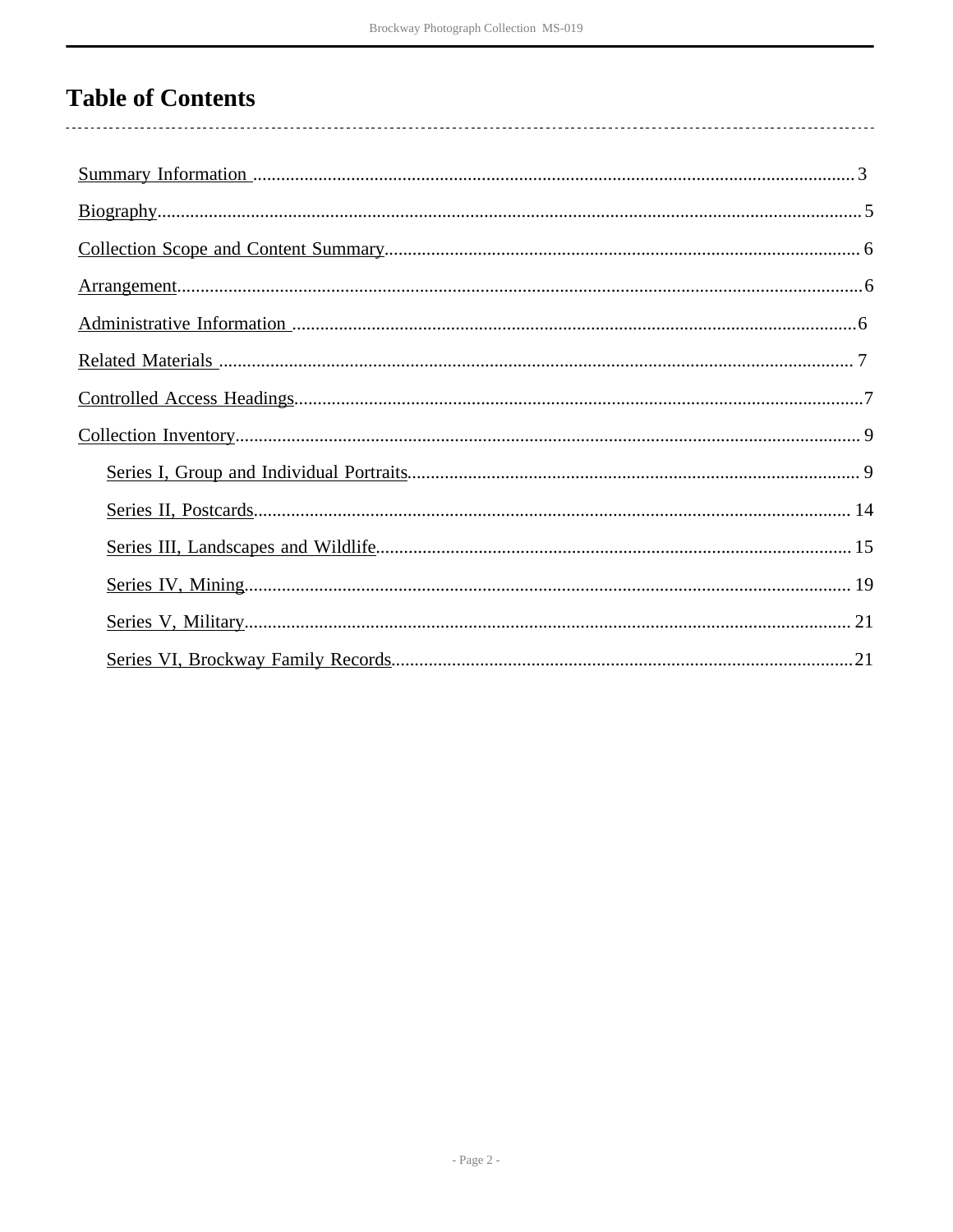# <span id="page-2-0"></span>**Summary Information**

........................

| <b>Repository</b>            | Michigan Technological University Archives and Copper Country<br><b>Historical Collections</b>                                                                                                                                                                                                                                                                 |
|------------------------------|----------------------------------------------------------------------------------------------------------------------------------------------------------------------------------------------------------------------------------------------------------------------------------------------------------------------------------------------------------------|
| <b>Creator</b>               | Brockway, Daniel D., 1815-1899                                                                                                                                                                                                                                                                                                                                 |
| <b>Title</b>                 | <b>Brockway Photograph Collection</b>                                                                                                                                                                                                                                                                                                                          |
| Date [bulk]                  | Bulk, 1883-1960                                                                                                                                                                                                                                                                                                                                                |
| Date [inclusive]             | 1843-1979                                                                                                                                                                                                                                                                                                                                                      |
| <b>Extent</b>                | 9.37 cubic feet 14 manuscript boxes (legal size), 1 manuscript (1/2 letter<br>size)1 print box, 2 index card boxes, and 6 flat boxes                                                                                                                                                                                                                           |
| Language                     | English                                                                                                                                                                                                                                                                                                                                                        |
| <b>Language of Material</b>  | English                                                                                                                                                                                                                                                                                                                                                        |
| <b>Mixed materials [Box]</b> | $1 - 24$                                                                                                                                                                                                                                                                                                                                                       |
| <b>Abstract</b>              | Photograph collection, 1843-1979 (bulk 1883-1960), of several<br>generations of Brockway descendants, an early merchant and community<br>building family in Michigan's Keweenaw Peninsula. Includes many<br>photographs of the descendants of Daniel D. and Lucena Brockway,<br>including members of the extended Farwell, Gardner and Childs family<br>lines. |

# **Preferred Citation**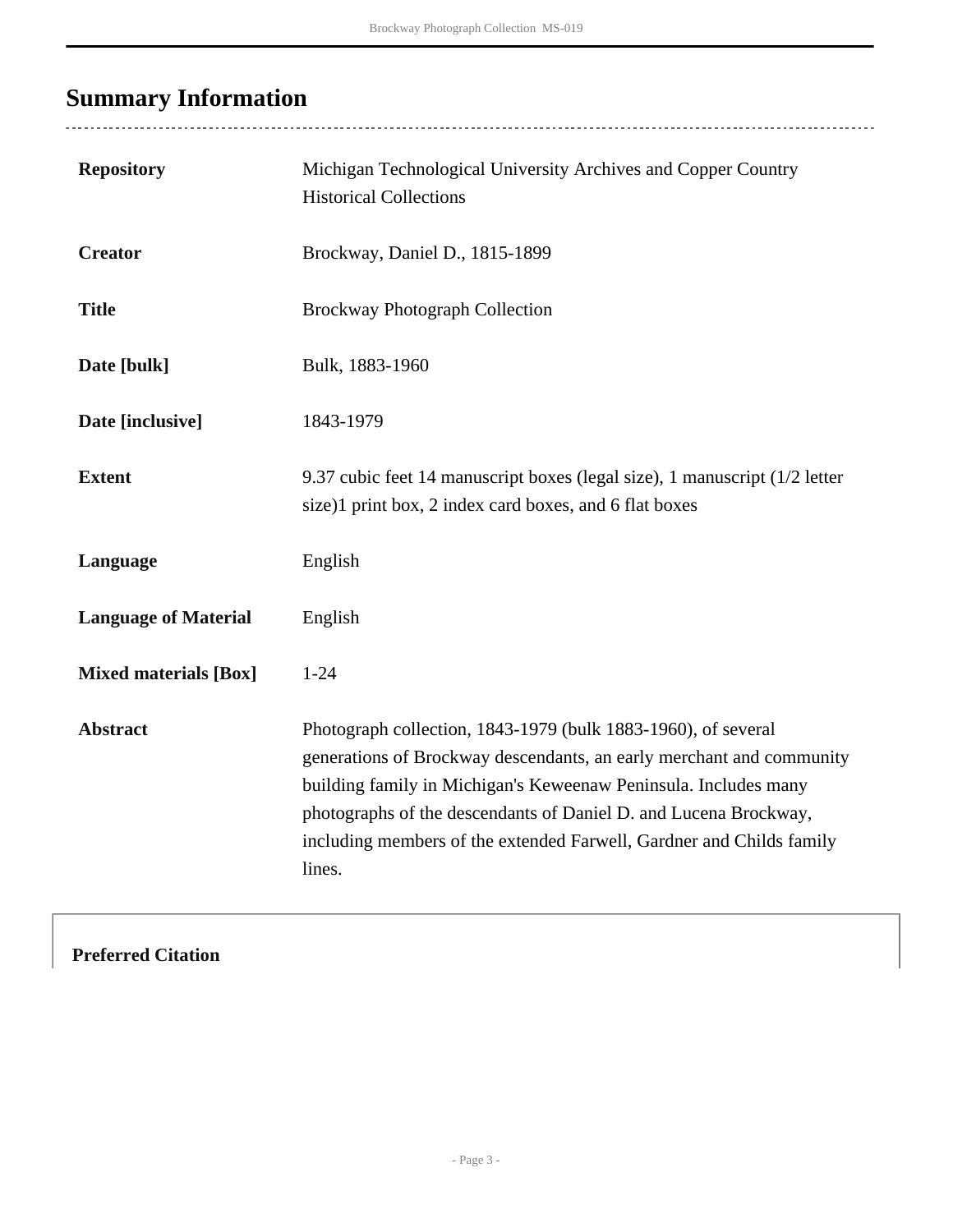MS-019, Brockway Photograph Collection, Michigan Technological University Archives and Copper Country Historical Collections, Houghton, Michigan.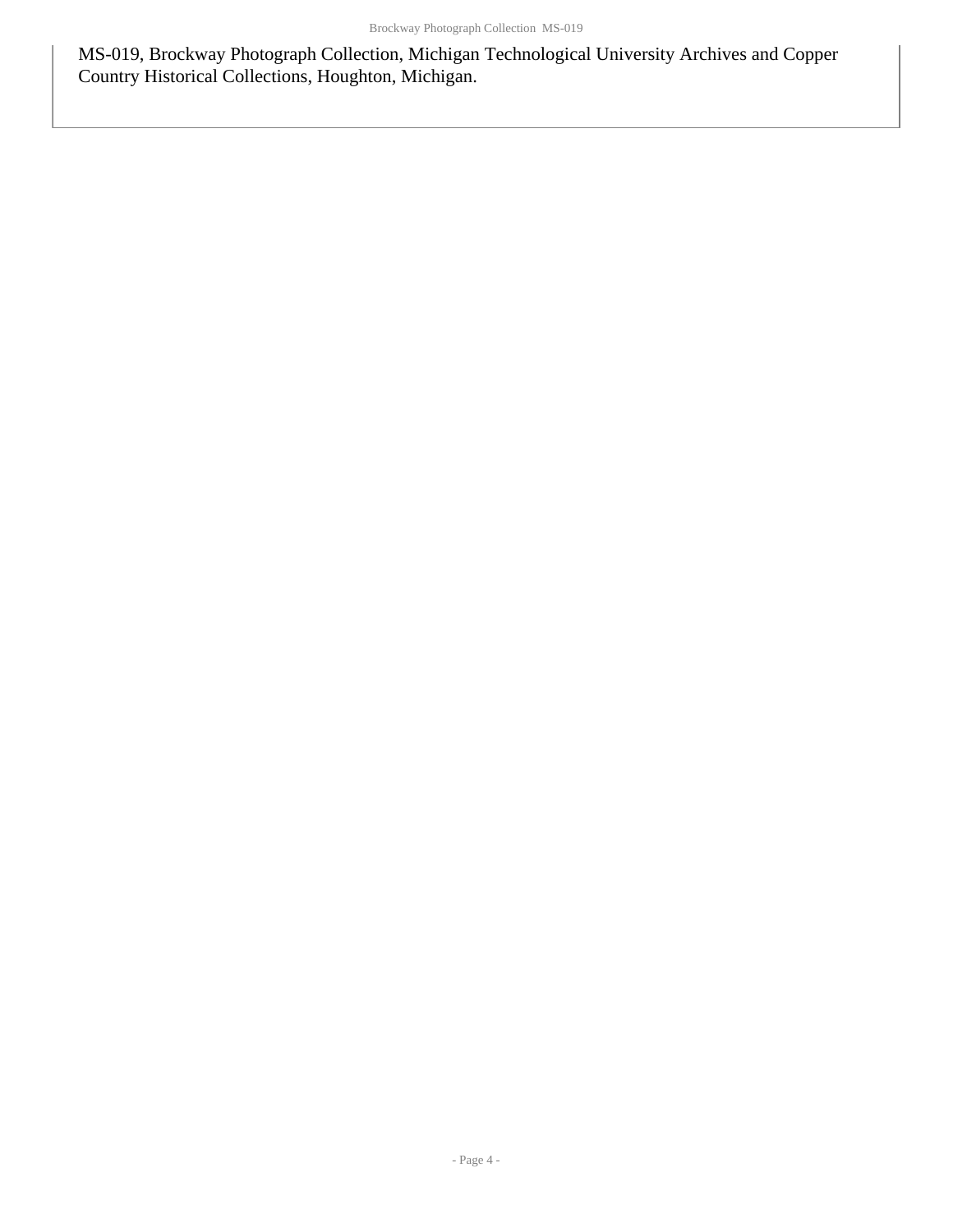# <span id="page-4-0"></span>**Biography**

Daniel D. Brockway was born in Morrisville, Vermont May 2, 1815, but many of the details of his early life are unclear. As a youth, be moved with his family to Franklin County, New York, and then Chicago, Illinois, before arriving in Washtenaw County in Lower Michigan in 1831. It seems likely that he moved to Kalamazoo County, Michigan, in the early 1830's as he was married to Lucena Harris in Kalamazoo County, Michigan on January 21, 1836. Lucena was the daughter of Dr. James Harris, a noted pioneer in the Galesburg area of Kalamazoo County. The Brockways spent several years (probably 1837-1839) back in Franklin County, New York, farming and smithing. In August of 1843, Daniel and Lucena moved to L'Anse, where he had been appointed government blacksmith and mechanic at the federal Indian Center. Daniel's brother, William, was serving as chaplain at Fort Brady in Sault Ste. Marie at the time and may have had an impact on the couple's decision to assist the Indians in this remote region of Michigan. While in L'Anse the Brockways had three children; the first, Sarah, is reputed to be one of the first white children born in Lake Superior region. Michigan's newly-discovered copper lands to the north of L'Anse were opened to mining in 1844 and by May 1846, the Brockways and their three children moved to Copper Harbor. They are reported to have built the town's first house, which Daniel operated as a hotel for many years (he would later operate the Phoenix Hotel in Eagle River). Although the family moved back to Galesburg from 1869-1872, the Brockways developed a variety of businesses throughout the Upper Lakes region over the next five decades. Daniel became involved in the operations of various mining companies, both in Michigan and in other western mining regions. He was still agent for the Cliff Mine at the time of his retirement in the mid 1890's. He was involved in a great number of land ownership arrangements, individually and with other members of his family. These holdings included land in the Upper Michigan counties of Houghton, Keweenaw, and Marquette, in the Lower Michigan counties of Kalamazoo and Washtenaw (where he had various business dealings with a brother in Flint, Michigan), as well as Tennessee, New York, and Ontario, Canada. Daniel Brockway is perhaps best known for his mercantile activity. He operated an early store, Brockway and Perry, in Copper Harbor with his son-inlaw G.W. Perry. This operation likely ceased when Daniel moved the family to Lower Michigan in 1869, but upon his return to the district in 1872, Brockway opened a new store, D.D. Brockway & Son, at the Cliff mine with son Albert. The store changed location several times over the next twenty-five years and serviced many of the mines in Keweenaw County. He held several patents and purchased rights for the resale of several other patented items. Brockway was also involved in various public offices and political activities, including service on the L'Anse Bay and State Line Road Commission, the Mineral State Road Commission, and the Kalamazoo County Road Commission; as delegate to the Republican state convention; and several stints as postmaster at Copper Harbor / Fort Wilkins. He also organized the first school in Copper Harbor, contracting Susan Warren to teach his children in the front room of the family house in 1849. In 1895, at age 80, Daniel retired with wife Lucena to Lake Linden. Lucena died on March 3, 1899, with Daniel following two months later on May 9, 1899. They are buried in Lakeview Cemetery near Calumet, Michigan. The Brockways had four children, Charlotte L. (Farwell), Sarah ("Sallie") L. (Scott), Anna B. (Gray), and Albert A. Brockway.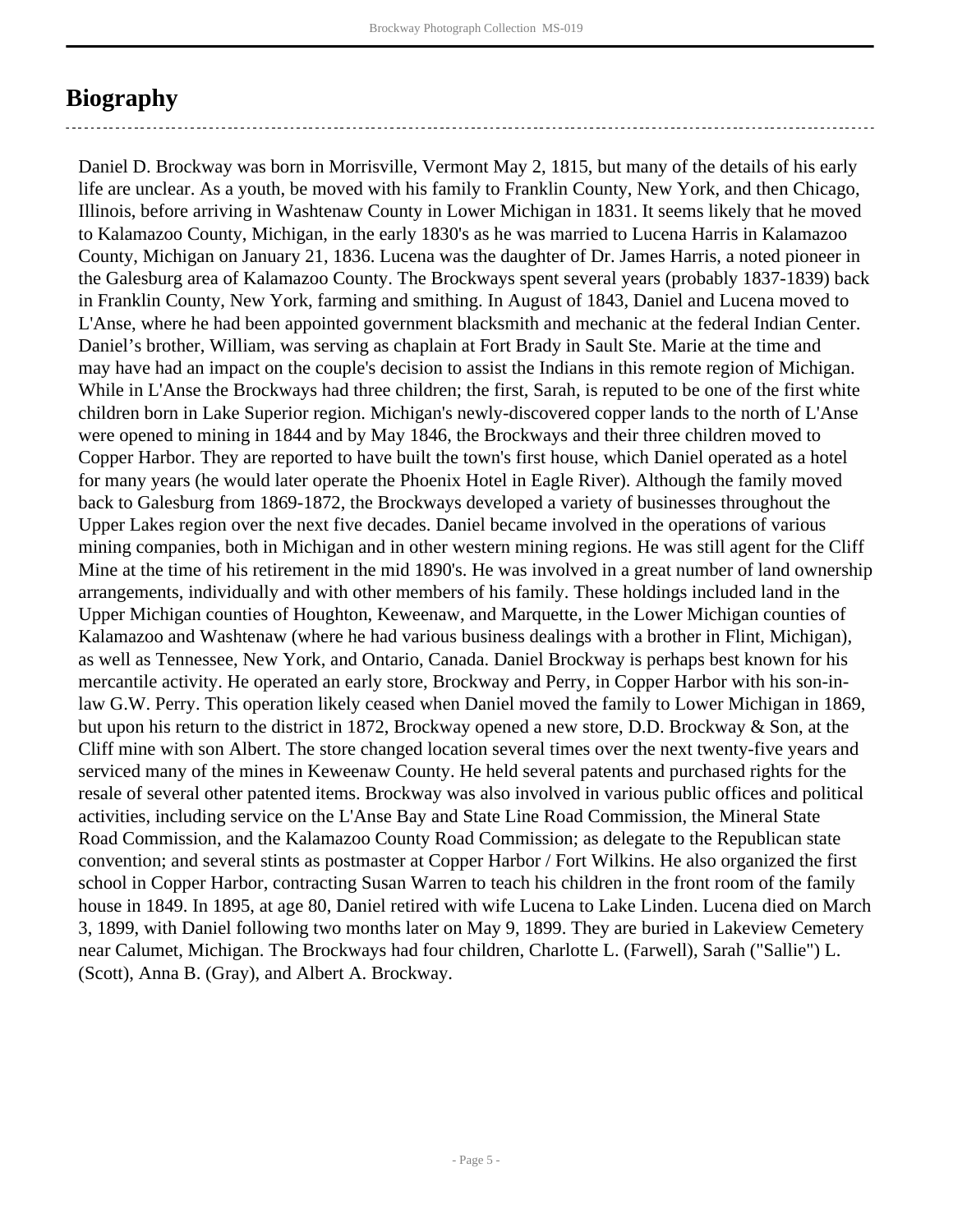# <span id="page-5-0"></span>**Collection Scope and Content Summary**

Photograph collection of several generations of Brockway descendants, an early merchant and community building family in Michigan's Keweenaw Peninsula. Includes photographs of the descendants of Daniel D. and Lucena Brockway, including members of the extended Farwell, Gardner and Childs family lines. Also found in this collection are photographs document the Copper Country's natural and urban landscapes, area mines, and various military units.

# <span id="page-5-1"></span>**Arrangement**

MS-019 has been arranged into six series:

Series I, Group and Individual Portraits, 1843-1979 Series II, Postcards, 1898-1923; 1939-1960 Series III, Landscapes and Wildlife, 1866; 1883-1972 Series IV, Mining, 1858-1865; 1887-1956 Series V, Military, 1911-1919 Series VI, Brockway Family Records, 1883-1979

# <span id="page-5-2"></span>**Administrative Information**

## **Publication Information**

Michigan Technological University Archives and Copper Country Historical Collections 5/10/2010

## **Revision Description**

This collection was processed during the NHPRC funded Detailed Processing Project. 1/17/2014

### **Conditions Governing Access**

Available for use in the Michigan Technological University Archives and Copper Country Historical Collections.

## **Conditions Governing Use**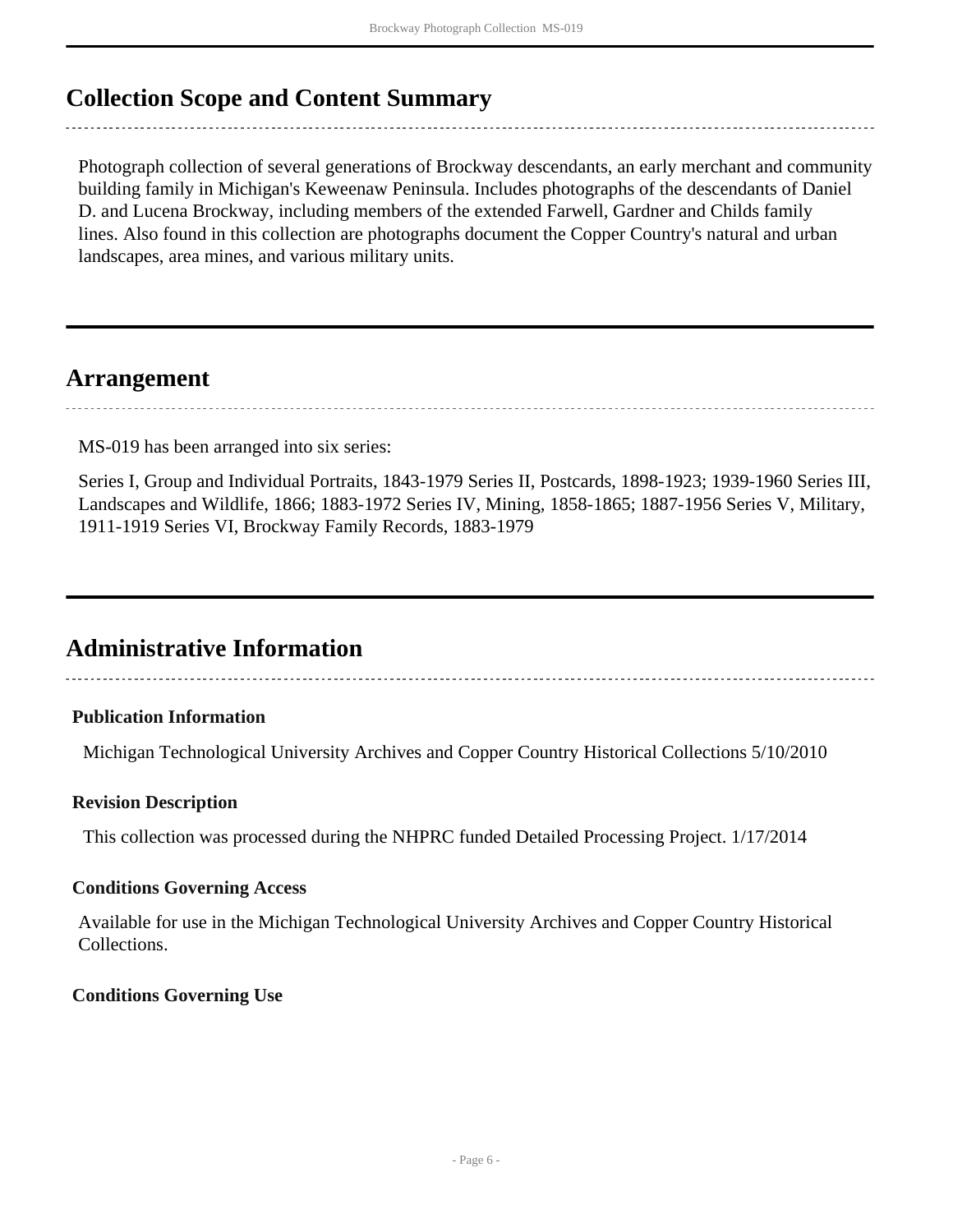Various copying restrictions apply. Guidelines are available from Michigan Technological University Archives & Copper Country Historical Collections.

### **Acquisition**

An initial gift consisting of books, photographs, albums, negatives, stereoscopic cards, maps, postcards, correspondence, family legal and financial records, records from Michigan Mining Company, Brockway & Perry, and the Atlas Mining Company was donated to the Michigan Technological University Archives and Copper Country Historical Collections by Olive Farwell on December 15, 1983. Additional gifts were received in 1984 and 1990 consisting of correspondence, diaries belonging to members of the Brockway family, and records from family business ventures were donated by Oliver Farwell and Jerry Gardner. Records from these donations were split into separate collections including the MS-010: Brockway Diary Collection, MS-016: Daniel Brockway Family Collection, MS-019: Brockway Photograph Collection, and MS-799: Oliver A. Farwell Papers.

# <span id="page-6-0"></span>**Related Materials**

### **Related Archival Materials**

Additional records of members of the Brockway family held by this institution include:

MS-010: Brockway Diary Collection

MS-016: Daniel Brockway Family Collection

MS-636: William H. Brockway Research Papers

MS-799: Oliver A. Farwell Papers

# <span id="page-6-1"></span>**Controlled Access Headings**

### **Family Name(s)**

- Brockway family
- Childs family
- Farwell family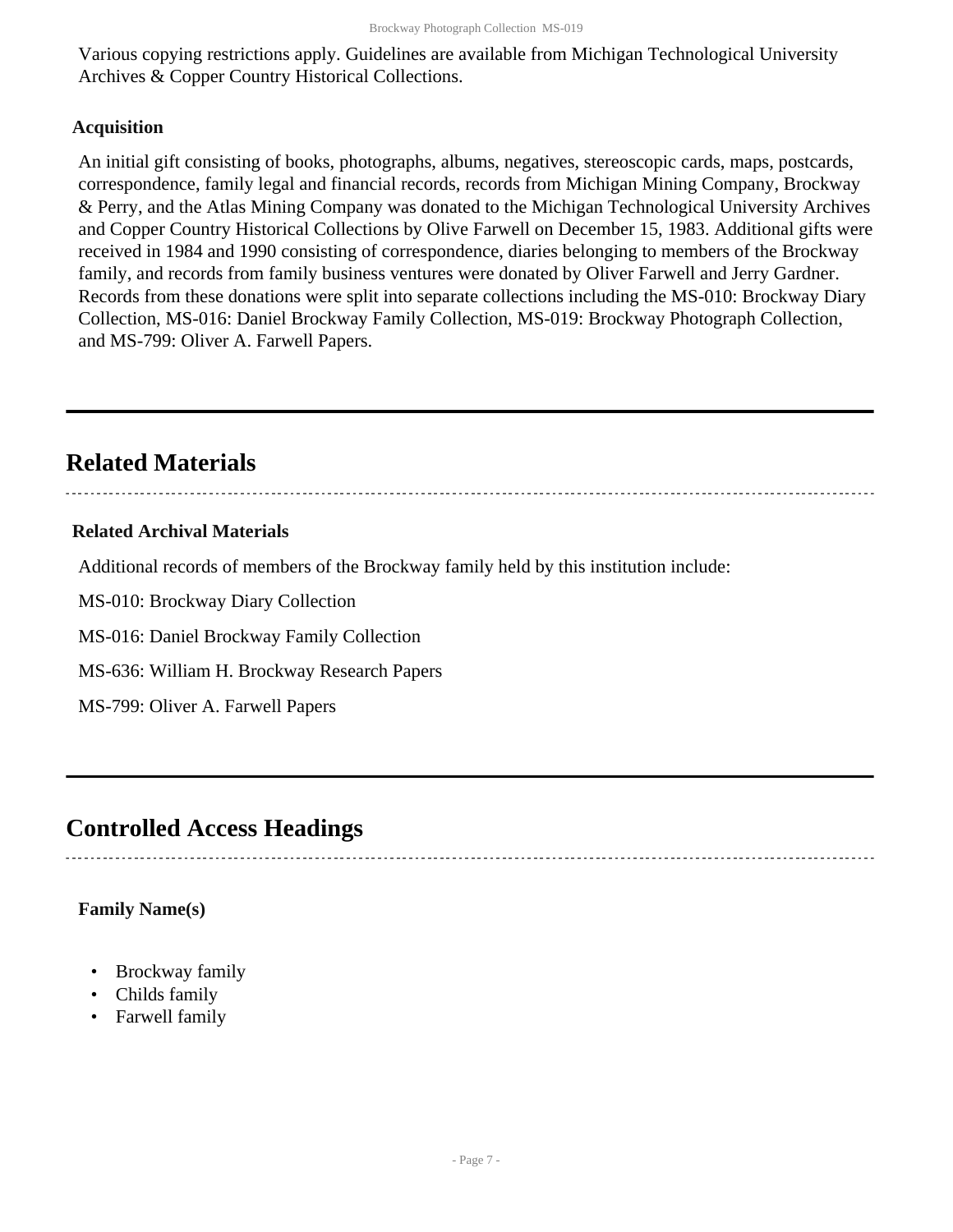• Gardner family

## **Genre(s)**

- Photograph albums
- Photographs
- Portraits
- Postcards

## **Geographic Name(s)**

- Copper Harbor (Mich.)
- Eagle River (Mich.)
- Keweenaw Peninsula (Mich.)

## **Personal Name(s)**

• Brockway, Lucena Harris, 1816-1899

## **Subject(s)**

- Buildings--Michigan--Upper Peninsula
- Copper mines and mining--Michigan--Upper Peninsula
- Families--Portraits
- Landscapes--Michigan--Upper Peninsula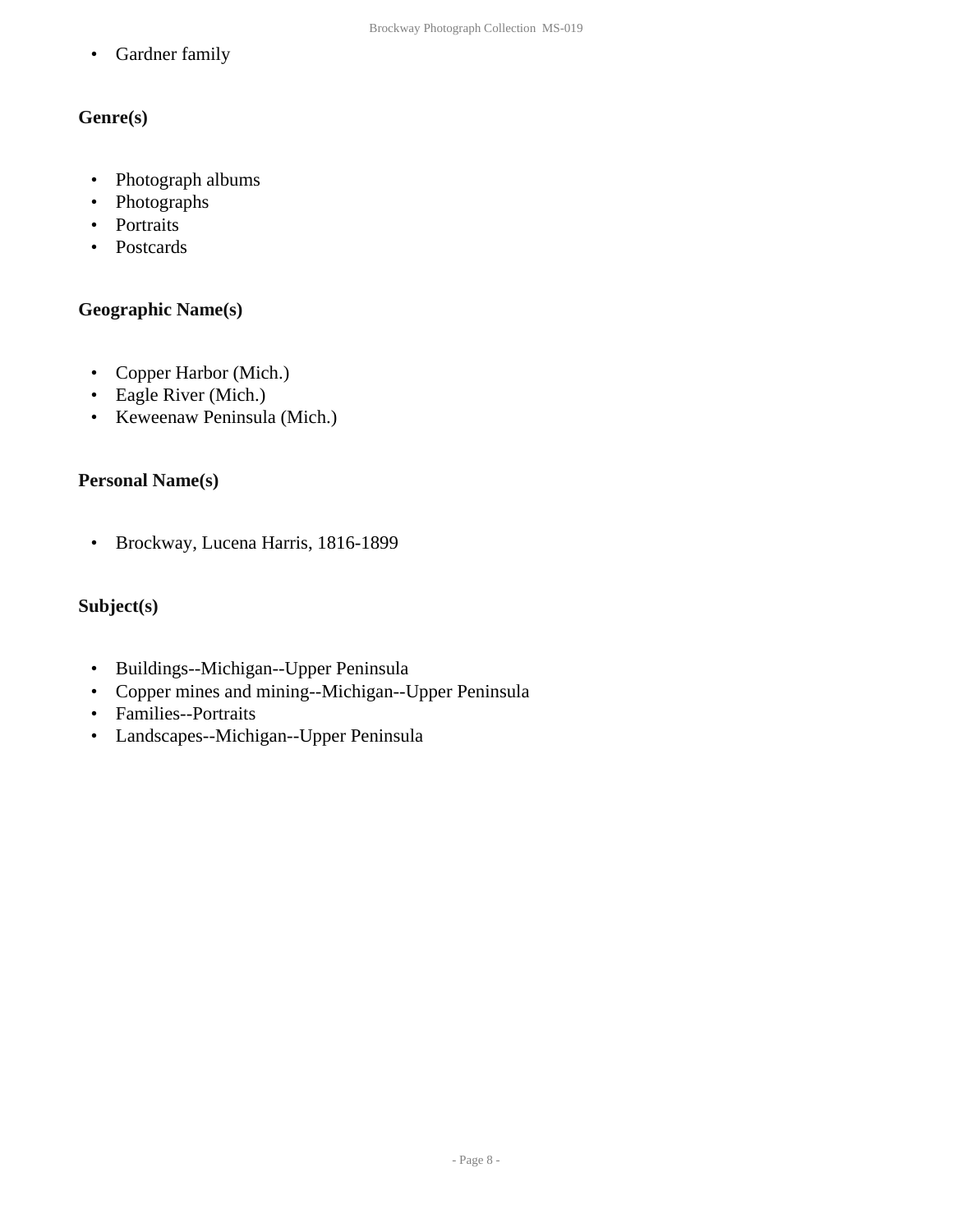# <span id="page-8-0"></span>**Collection Inventory**

<span id="page-8-1"></span>**Series I, Group and Individual Portraits 1843-1979 (Bulk, 1870-1920)**

#### **Scope and Contents**

Group and individual portraits of the Brockway, Farwell, Gardner, and Childs families.

|                                                 | <b>Box</b>     | <b>Folder</b>  |
|-------------------------------------------------|----------------|----------------|
| Brockway Portraits 1895, 1898                   | $\mathbf{1}$   | $\mathbf{1}$   |
| Portraits- Daniel and Lucena Brockway 1843-1885 | $\mathbf{1}$   | $\overline{2}$ |
| Portraits- Farwell 1/2 1884-1896                | $\mathbf{1}$   | $\overline{3}$ |
| Portraits- Farwell 2/2 1896-1900                | $\mathbf{1}$   | $\overline{4}$ |
| Portrait-Oliver Farwell 1872-1913               | $\mathbf{1}$   | 5              |
| <b>Portraits-Olive Farwell 1901</b>             | $\mathbf{1}$   | 6              |
| Portraits-Winifred Farwell 1892-1909            | $\overline{2}$ | $\mathbf{1}$   |
| Portraits-Octave Gardner 1882-1901              | $\overline{2}$ | $\overline{2}$ |
| Portraits-Harris Circa 1895                     | $\overline{2}$ | 3              |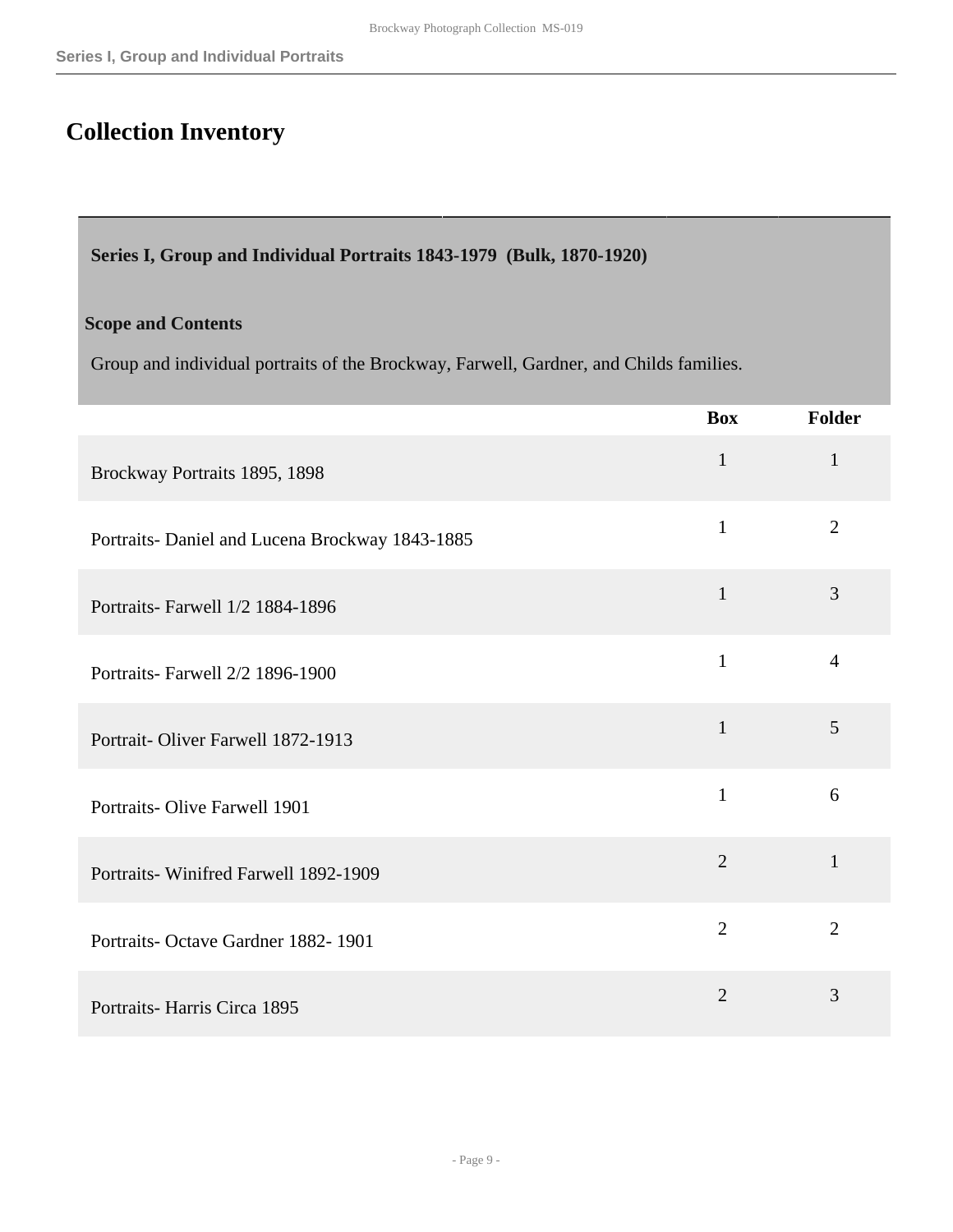| Portraits Circa 1895              | $\overline{2}$ | $\overline{4}$   |
|-----------------------------------|----------------|------------------|
| Portraits Approximately 1870-1891 | $\overline{2}$ | $\mathfrak{S}$   |
| Portraits 1850-1906               | $\overline{2}$ | 6                |
| Portraits 1846-1913               | $\overline{2}$ | $\boldsymbol{7}$ |
| Portraits 1877-1891               | 3              | $\mathbf{1}$     |
| Portraits Approximately 1880-1900 | 3              | $\overline{2}$   |
| Portraits 1886-1915               | 3              | 3                |
| Portraits Approximately 1880-1900 | 3              | $\overline{4}$   |
| Portraits Approximately 1880-1918 | 3              | 5                |
| People-Gardner 1911               | $\overline{4}$ | $\mathbf{1}$     |
| People- Gardner 1907-1917; 1949   | $\overline{4}$ | $\overline{2}$   |
| Portraits Approximately 1880-1915 | $\overline{4}$ | 3                |
| Portraits Approximately 1880-1915 | $\overline{4}$ | $\overline{4}$   |
| Portraits Approximately 1860-1900 | $\overline{4}$ | $\sqrt{5}$       |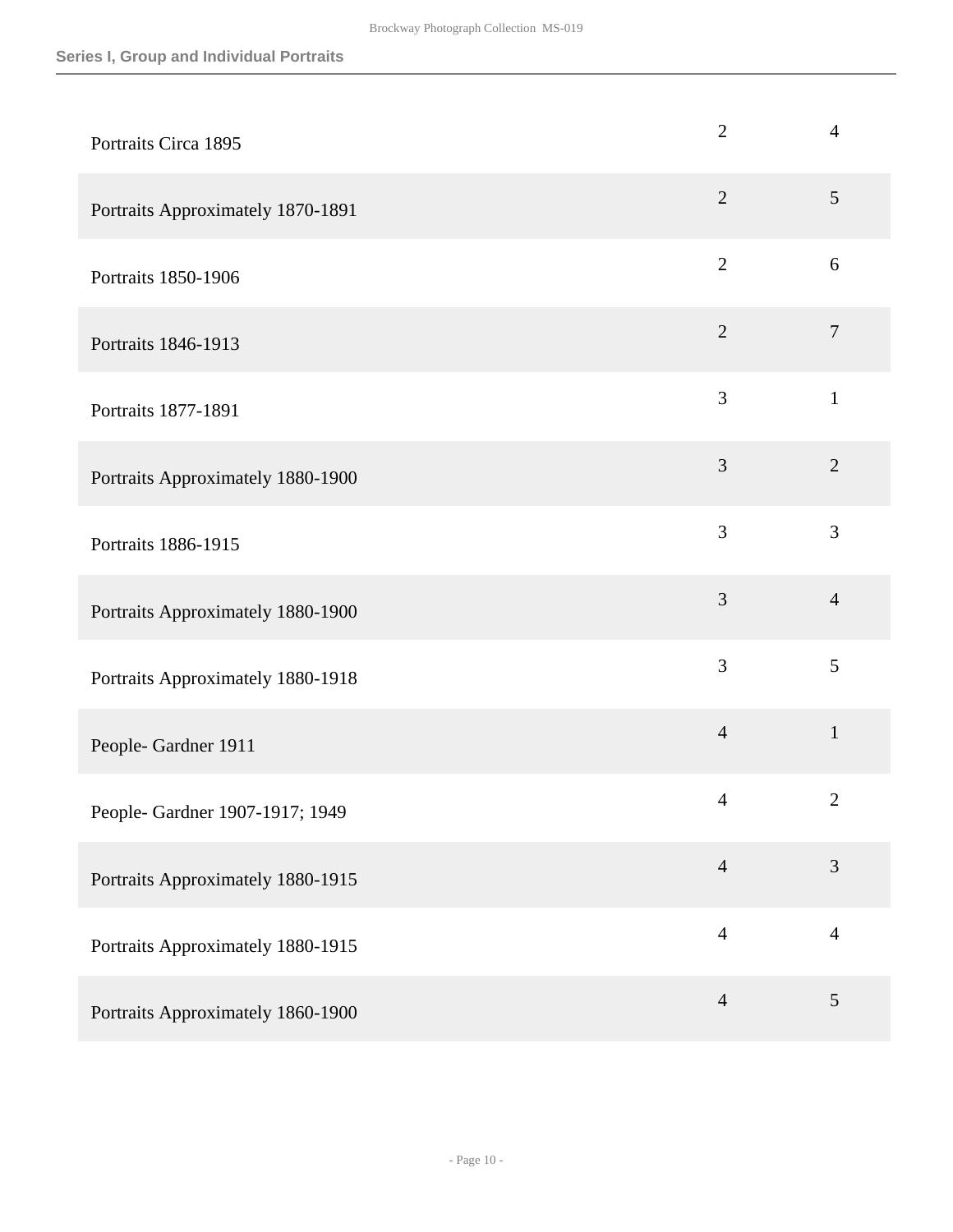| Portraits Approximately 1880-1903                   | $\overline{4}$ | 6                |
|-----------------------------------------------------|----------------|------------------|
| People- D.D. Brockway 1918-1947                     | 5              | $\mathbf{1}$     |
| People-Gardner 1960                                 | 5              | $\overline{2}$   |
| People- Gardner- Color Photographs 1972, 1978, 1979 | 5              | 3                |
| People-Gardner 1911-1967                            | 5              | $\overline{4}$   |
| People-Gardner 1911-1955                            | 5              | 5                |
| People- Gardner 1896-1914; 1978                     | 5              | 6                |
| People- Gardner Approximately 1890-1915             | 5              | $\boldsymbol{7}$ |
| People- Gardner 1907-1919                           | 5              | 8                |
| People- Gardner 1907-1909                           | 5              | 9                |
| Album, Family Portraits Approximately 1870-1900     | 6              | $\mathbf{1}$     |
| Album, Family Portraits Approximately 1870-1900     | 6              | $\overline{2}$   |
| Portraits [Circa 1895?]; 1959, 1961                 | $\overline{7}$ | $\mathbf{1}$     |
| Small Photo Albums- Gardner 1959-1960               | $\overline{7}$ | $\mathbf{2}$     |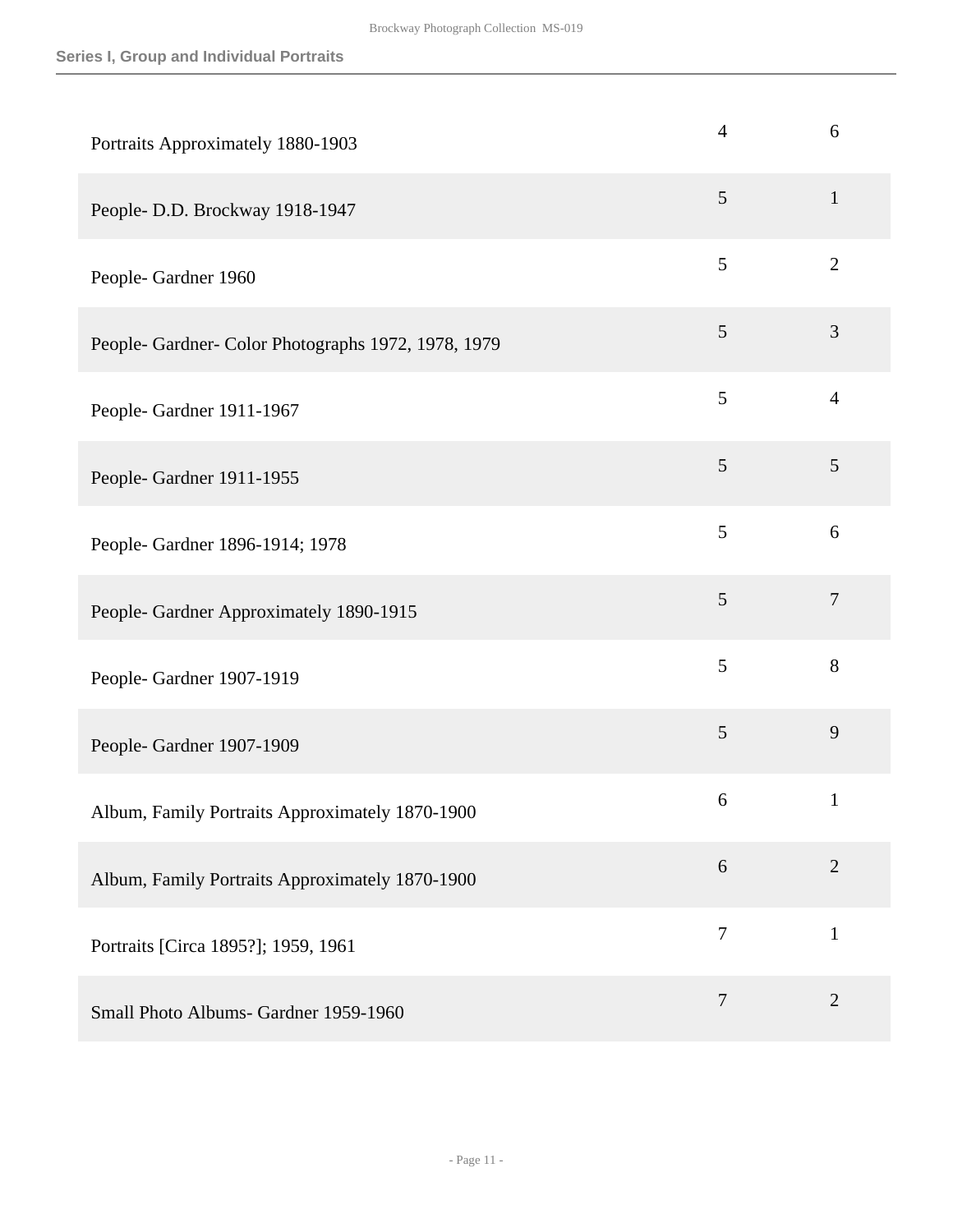| Small Folder Albums- Gardner- Misc. Photographs 1947, 1951, 1952 | 7              | 3              |
|------------------------------------------------------------------|----------------|----------------|
| People-Farwell 1910-1932                                         | $\overline{7}$ | $\overline{4}$ |
| People-Miscellaneous 1910-1941                                   | $\overline{7}$ | 5              |
| People- Miscellaneous 1902-1915; 1935, 1941                      | $\overline{7}$ | 6              |
| People-Miscellaneous 1913-1941                                   | $\overline{7}$ | $\overline{7}$ |
| People- Miscellaneous Approximately 1908-1937                    | $\overline{7}$ | 8              |
| Negatives- Van Gardner's Retirement Party Undated                | 18             | $\mathbf{1}$   |
| Negatives- Miscellaneous Undated                                 | 18             | $\overline{2}$ |
| Negatives- Miscellaneous Undated                                 | 18             | 3              |
| Negatives- Miscellaneous Undated                                 | 18             | $\overline{4}$ |
| Negatives- Miscellaneous Undated                                 | 18             | 5              |
| Negatives- Miscellaneous Undated                                 | 18             | $6\,$          |
|                                                                  | <b>Box</b>     | <b>Item</b>    |
| Glass Print-Portrait Approximately 1880-1900                     | 19             | $\mathbf{1}$   |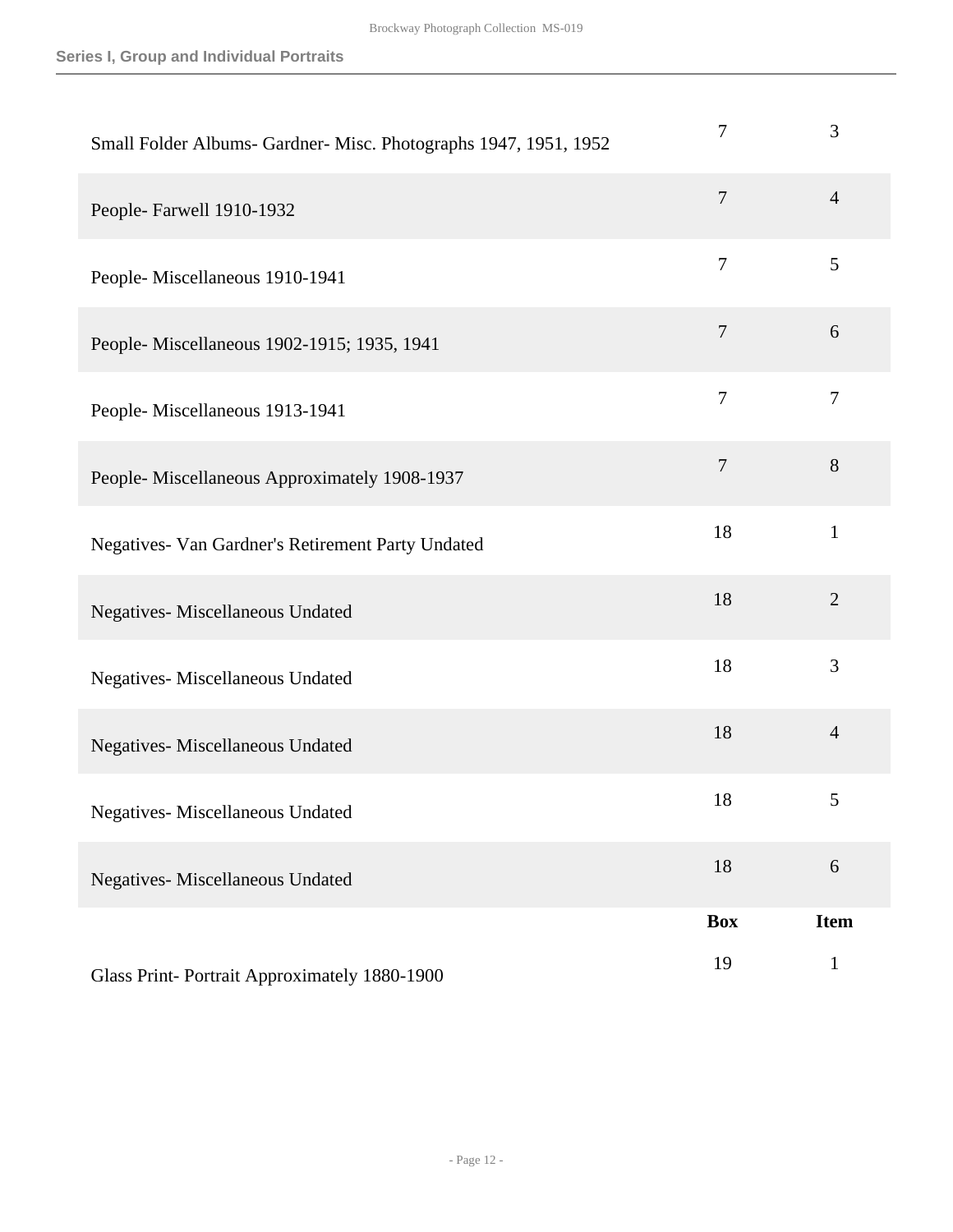| Framed Portrait of an Unidentified Older Man Approximately 1880-1900 | 19         | $\overline{2}$ |
|----------------------------------------------------------------------|------------|----------------|
| Framed Portrait of an Older Woman Approximately 1880-1900            | 19         | 3              |
| Framed Portrait [Olive Farwell?] Approximately 1890-1910             | 19         | $\overline{4}$ |
| Portrait of an Unidentified Older Man Approximately 1880-1900        | 19         | 5              |
| Album, Black and White Photographs Undated                           | 20         | $\mathbf{1}$   |
| Album, Black and White Photographs Undated                           | 20         | $\overline{2}$ |
| Album, Black and White Photograph Undated                            | 20         | 3              |
|                                                                      |            |                |
|                                                                      | <b>Box</b> | <b>Folder</b>  |
| Album, Olive and Oliver Farwell Approximately 1920-1930              | 21         | $\mathbf{1}$   |
| Album [Farwell Family?] Approximately 1920-1930                      | 21         | $\overline{2}$ |
| Miscellaneous Photographs from Album 21-1 Undated                    | 21         | 3              |
| Miscellaneous Photographs from Album 21-2 Approximately 1925-1940    |            |                |
|                                                                      | <b>Box</b> | <b>Folder</b>  |
| People- Gardner Approximately 1905-1920                              | 21         | 5              |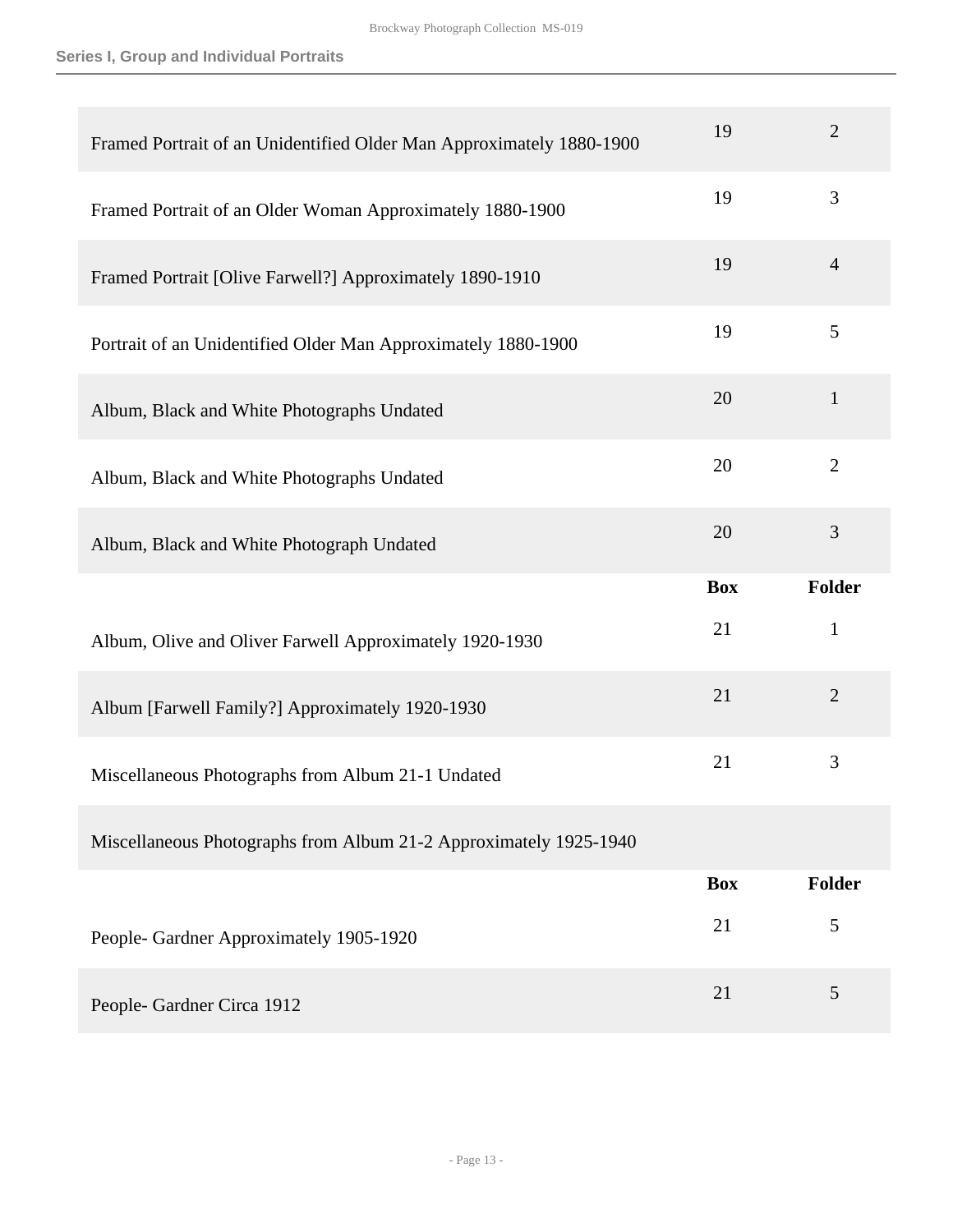**Series II, Postcards**

| "Miscellaneous Photographs from Album 1-3" Approximately 1910-1930  | 22         | $\mathbf{1}$   |
|---------------------------------------------------------------------|------------|----------------|
| Miscellaneous Photographs and Clippings from Album 22-3 1922-1966   | 22         | $\mathfrak{2}$ |
| Album, Black and White Photographs 1911-1929                        | 22         | 3              |
| Portraits Undated                                                   | 23         | $\mathbf{1}$   |
| People- Douglas Houghton Undated                                    | 23         | $\overline{2}$ |
| People- Miscellaneous Undated                                       | 23         | $\overline{2}$ |
| Portrait- Gardner- Oversize [Approximately 1910-1920?]              | 24         | $\mathbf{1}$   |
| Series II, Postcards 1898-1923; 1939-1960 (Bulk, 1898-1923)         |            |                |
| <b>Scope and Contents</b>                                           |            |                |
| Postcards received by members of the Brockway and related families. |            |                |
|                                                                     | <b>Box</b> | <b>Folder</b>  |
| Postcards from Album 7.10 1898-1906                                 | 7          | 9              |
| Post Card Album 1900-1905                                           | $\tau$     | 10             |
|                                                                     |            |                |

<span id="page-13-0"></span>

| Postal Card Album 1900-1905 |  |
|-----------------------------|--|
|                             |  |

Post Card Album 1902-1905 8 2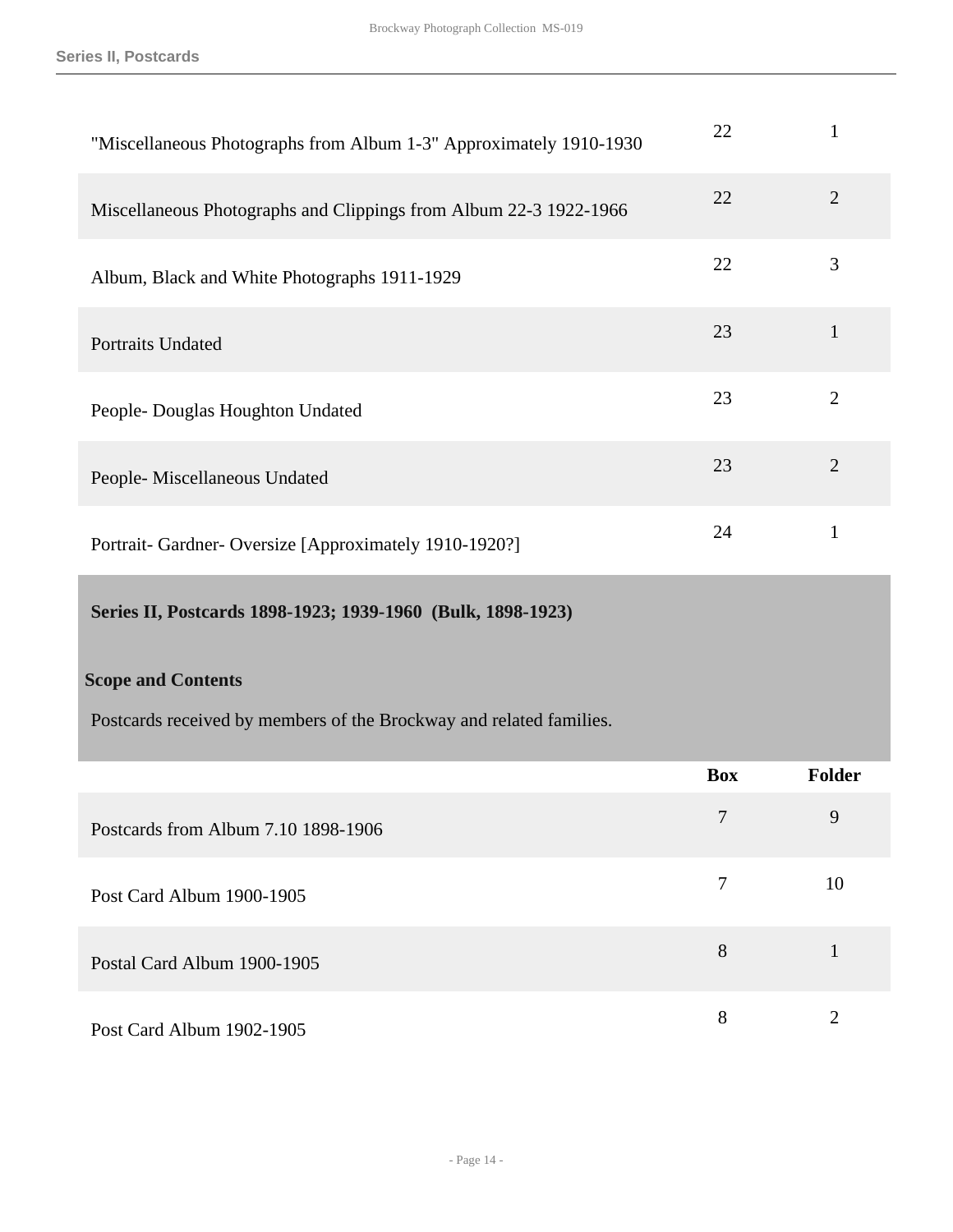| Postcards from Album 8.01 1905, 1907, 1913                            | 8  | 3              |
|-----------------------------------------------------------------------|----|----------------|
| Postcards from Album 8.02 1913, 1923, 1941                            | 8  | $\overline{4}$ |
| <b>General Postcards Undated</b>                                      | 9  | $\mathbf{1}$   |
| Addressed Postcards 1898-1956                                         | 9  | $\overline{2}$ |
| Postcards-House, "Agowabiwin" 1910-1915                               | 9  | 3              |
| Postcards-Mines and Miners 1939                                       | 9  | $\overline{4}$ |
| Postcards-Houghton Memorial and Fort Wilkins Undated                  | 9  | 5              |
| Military Postcards 1913, 1919                                         | 9  | 6              |
| Snow Scenes-Postcards 1909, 1939                                      | 9  | $\overline{7}$ |
| Postcards- Commercial Prints Circa 1955                               | 10 | $\mathbf{1}$   |
| Panoramic Postcards [1944?]                                           | 11 | $\mathbf{1}$   |
| Series III, Landscapes and Wildlife 1866; 1883-1972 (Bulk, 1910-1948) |    |                |

#### <span id="page-14-0"></span>**Scope and Contents**

Photographs and negatives of landscapes and wildlife in Houghton and Keweenaw counties.

**Box Folder**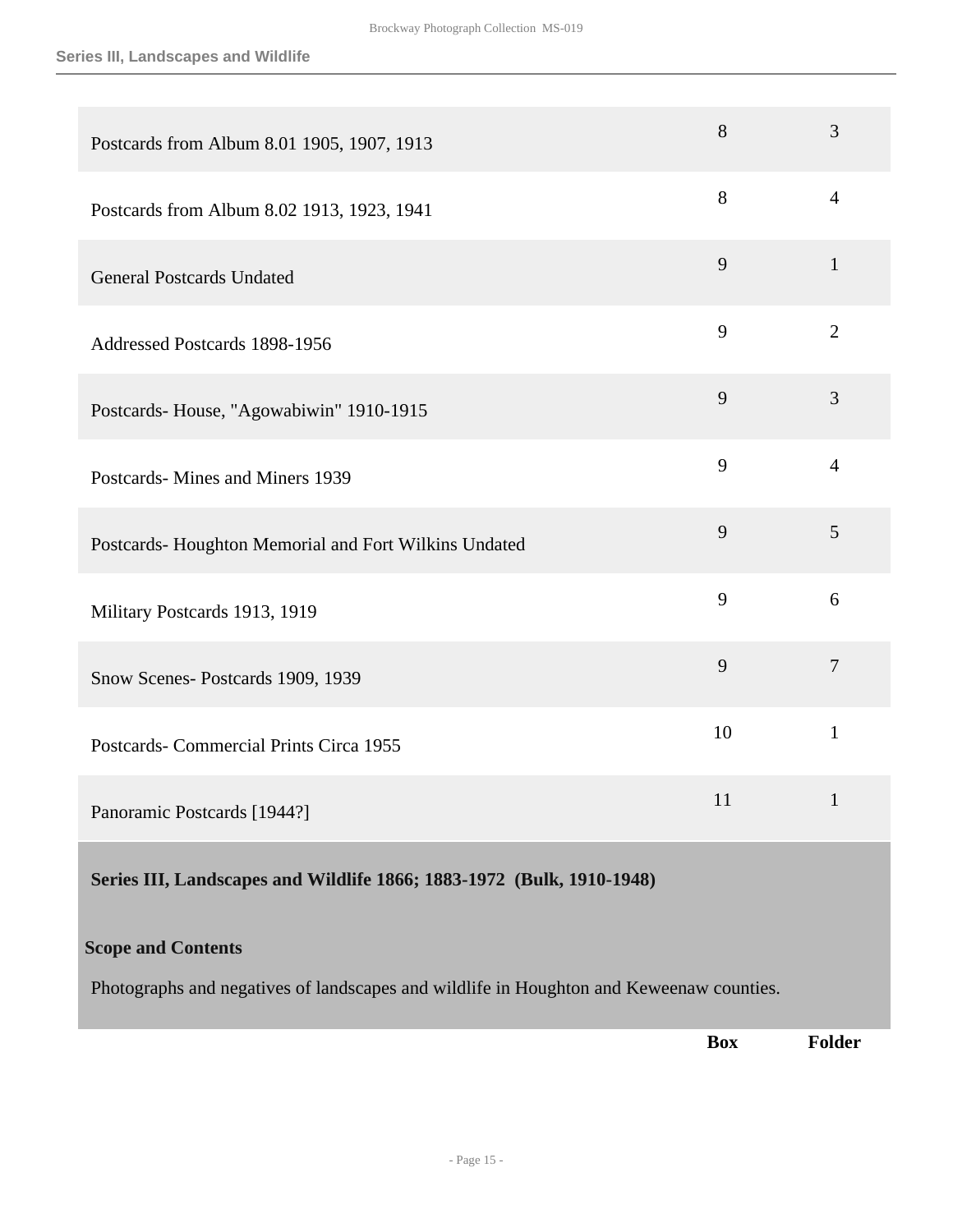| General Negative Albums 1929, 1932                              | 10 | $\overline{2}$ |
|-----------------------------------------------------------------|----|----------------|
| Buildings- General 1911, 1941, 1960, 1961                       | 11 | $\mathbf{2}$   |
| Buildings- General [Approximately 1900-1920?]; 1939, 1942, 1954 | 11 | 3              |
| Buildings- Houses 1929-1937; 1972                               | 11 | $\overline{4}$ |
| Buildings-Houses Circa 1895; 1929                               | 11 | 5              |
| Buildings-Houses-Calumet 1910-1943                              | 11 | 6              |
| Buildings-Houses-Eagle River 1910-1960                          | 11 | $\tau$         |
| Scenes- Cities/ Towns 1915-1941                                 | 12 | $\mathbf{1}$   |
| Scenes-Roads, Streets, Nature 1923-1941; Circa 1955             | 12 | $\overline{2}$ |
| Scenes-Roads, Streets, Nature Approximately 1890-1915           | 12 | 3              |
| Scenes-Transportation 1886-1913                                 | 12 | $\overline{4}$ |
| Scenes- Snow 1933-1939                                          | 12 | 5              |
| Scenes-Mountains/Caves Circa 1895; 1941                         | 12 | 6              |
| Scenes-Lakes, Rivers 1883-1960                                  | 12 | $\tau$         |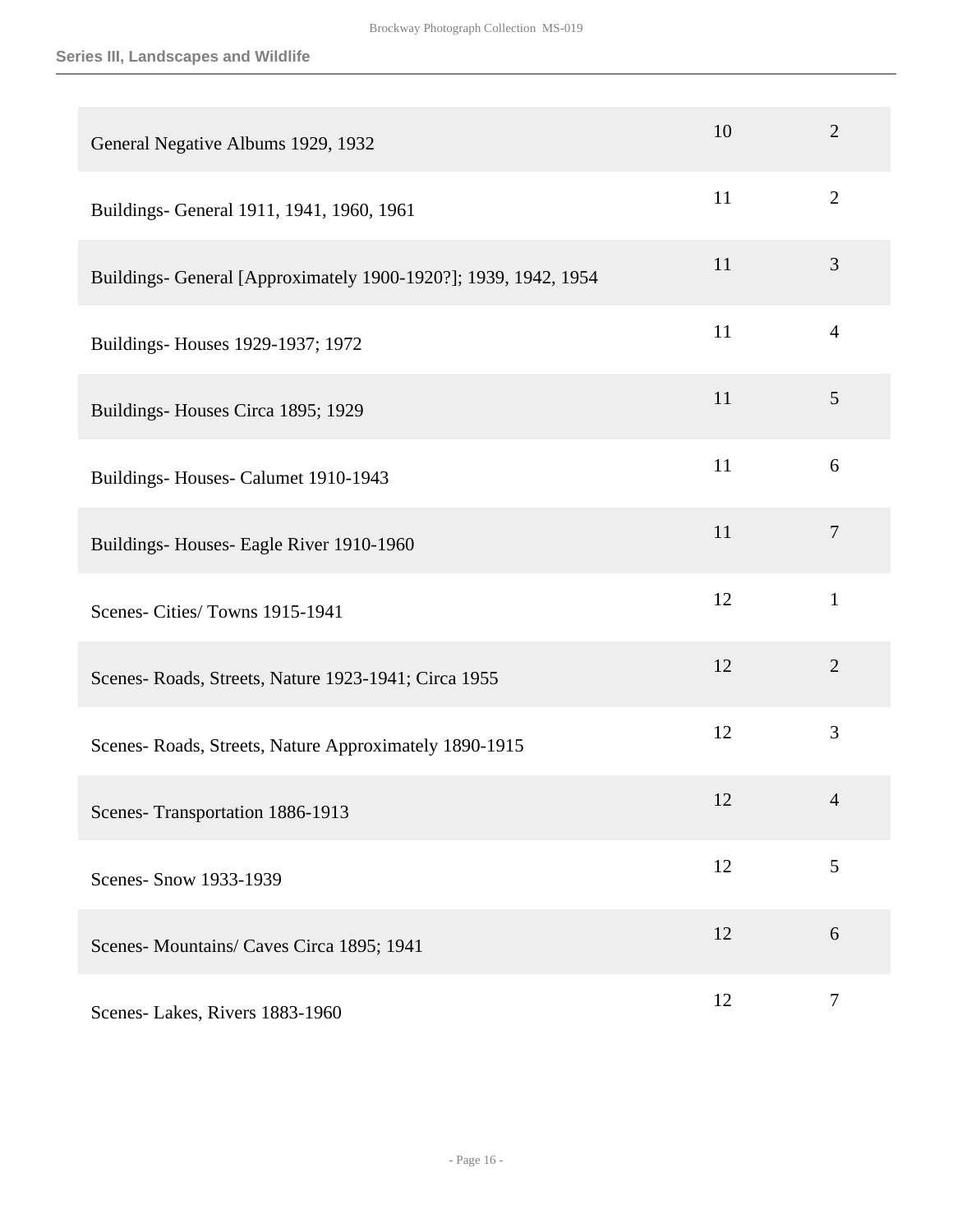| Scenes- Lakes/ Rivers Approximately 1898-1948                | 13 | $\mathbf{1}$   |
|--------------------------------------------------------------|----|----------------|
| Scenes-Lakes/Rivers 1933-1939                                | 13 | $\overline{2}$ |
| Scenes-Lakes/Rivers 1910-1946                                | 13 | 3              |
| Scenes-Lakes/Rivers Undated                                  | 13 | $\overline{4}$ |
| Scenes- Lakes/ Rivers Approximately 1910-1955                | 13 | 5              |
| Scenes-Animals Approximately 1900-1937                       | 13 | 6              |
| Buildings- Eagle River 1910, 1943                            | 14 | $\mathbf{1}$   |
| Buildings-Houses-Exterior 1899, 1932, 1955                   | 14 | $\overline{2}$ |
| Buildings-Houses-Interiors 1899-1955                         | 14 | 3              |
| <b>Buildings- Offices Undated</b>                            | 14 | $\overline{4}$ |
| Buildings- Calumet and Hecla library Approximately 1900-1920 | 14 | 5              |
| Buildings- Fort Wilkins Approximately 1910-1924              | 14 | 6              |
| Buildings-Bridges 1932                                       | 14 | $\overline{7}$ |
| Buildings-Lighthouses Circa 1900                             | 14 | $8\,$          |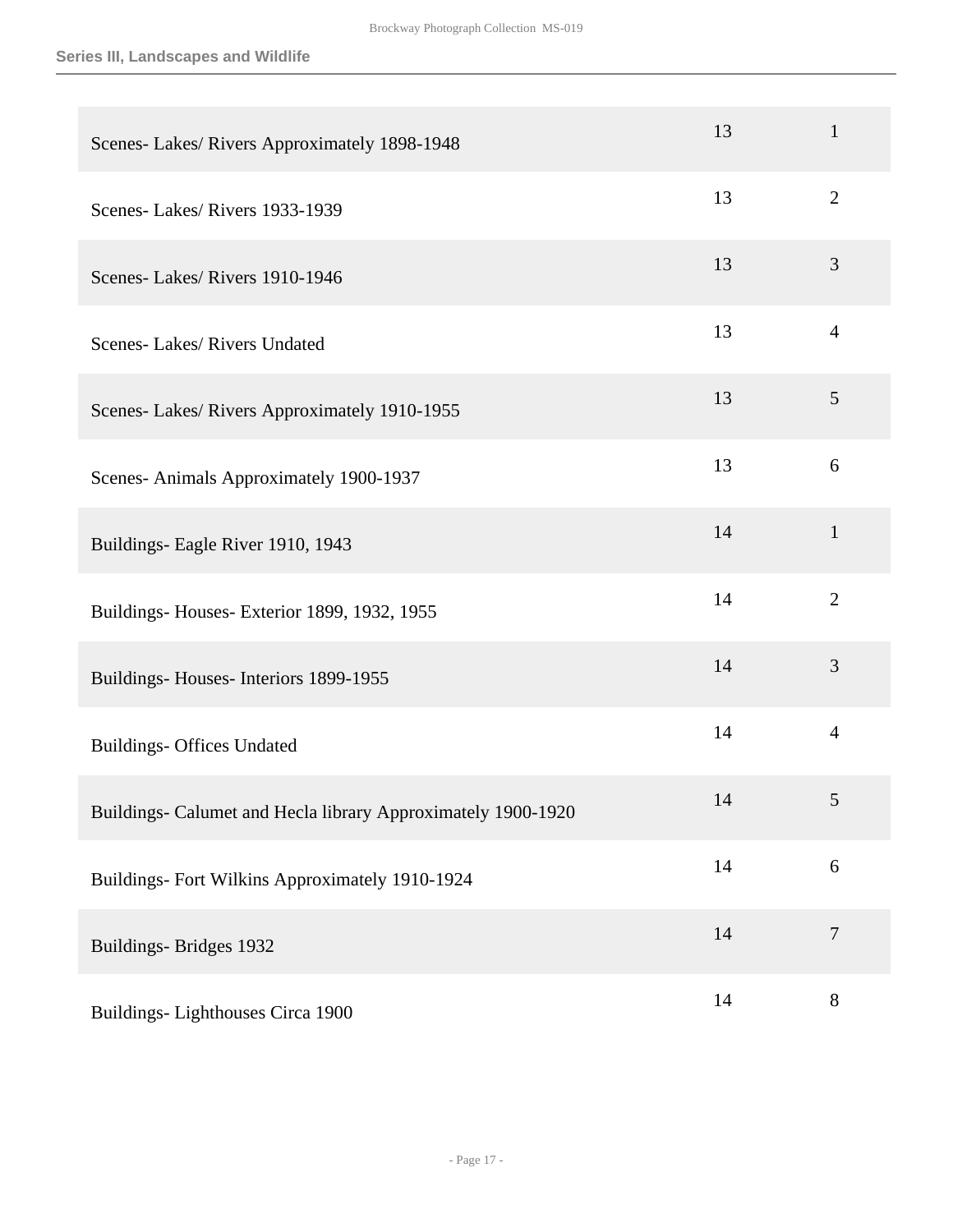| Buildings- L.G. Armory Undated             | 14 | 9              |
|--------------------------------------------|----|----------------|
| Scenes, Animals, Pets 1912; 1928-1960      | 14 | 10             |
| Scenes- Plants/ Flowers 1908, 1932, 1971   | 14 | 11             |
| Scenes- Panoramic (1/2) 1934, 1944         | 14 | 12             |
| Scenes- Panoramic (2/2) 1933-1934          | 14 | 13             |
| Scenes- Panoramic- Negatives (1/2) 1944    | 14 | 14             |
| Scenes- Panoramic- Negatives (2/2) [1944?] | 15 | $\mathbf{1}$   |
| Scenes-Miscellaneous 1908, 1937            | 15 | $\overline{2}$ |
| Miscellaneous Photographs 1957-1961        | 15 | 3              |
| Miscellaneous Photographs 1903-1929        | 15 | $\overline{4}$ |
| Miscellaneous Photographs 1909, 1932       | 15 | 5              |
| L.G. Armory 1907                           | 23 | 3              |
| <b>Lighthouses Undated</b>                 | 23 | $\overline{4}$ |
| Buildings- Statues/ Monuments 1912-1914    | 23 | 5              |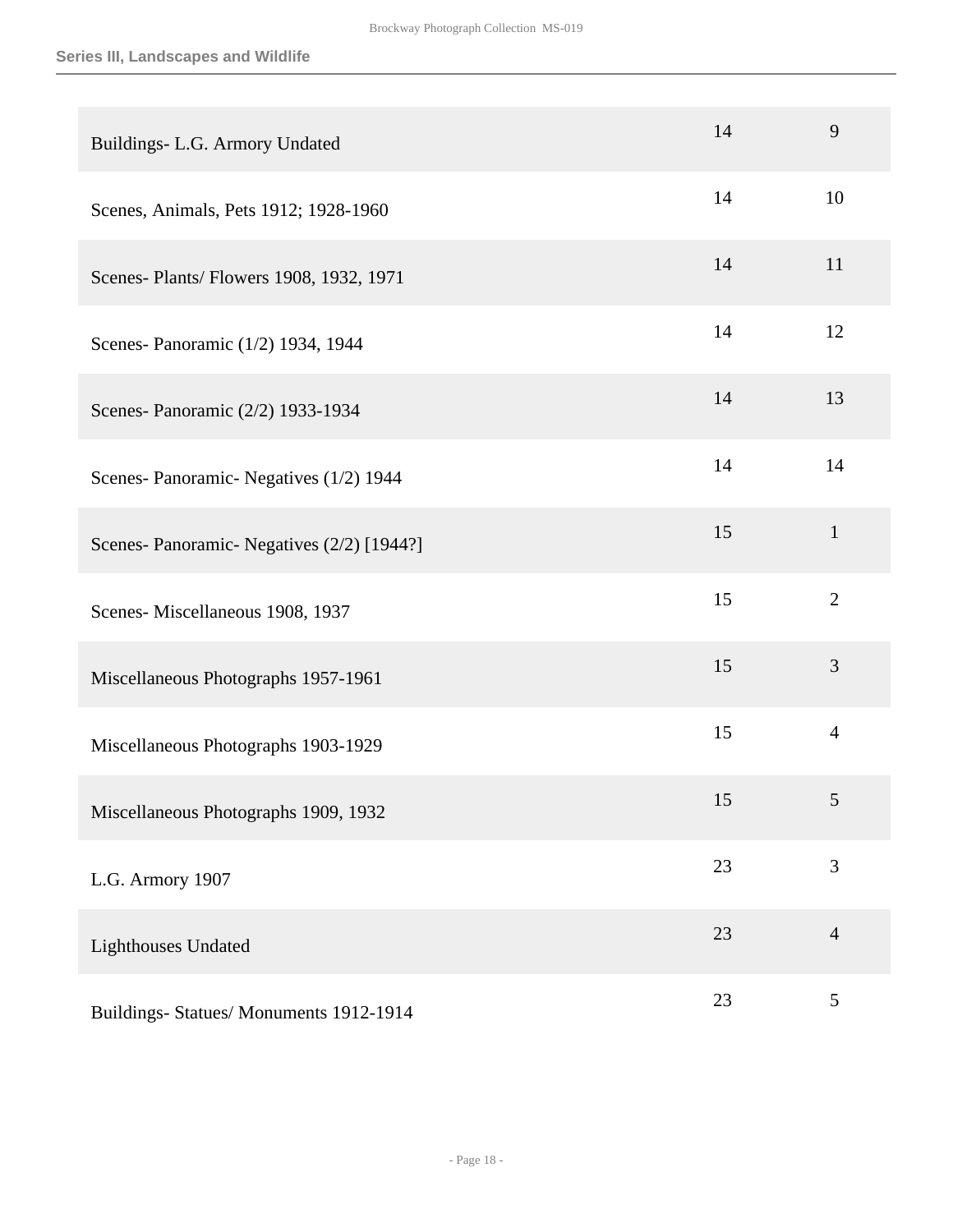| General Natural Photographs [Circa 1918?] | 23 | 6                |
|-------------------------------------------|----|------------------|
| Buildings-Houses 1866, 1914               | 23 | $\boldsymbol{7}$ |
| Scenes-Cities/Towns 1915                  | 23 | 8                |
| Scenes-Roads, Streets, Nature 1908        | 23 | 9                |
| <b>Scenes- Transportation Undated</b>     | 23 | 10               |
| Scenes-Winter 1933-1939                   | 23 | 11               |
| Scenes-Mammoth Cave Feb 1908              | 23 | 12               |
| Scenes-Lakes/Rivers Undated               | 24 | $\overline{2}$   |
| Scenes-Lakes/Rivers Approximately 1909    | 24 | 3                |
| Pets and Wildlife Undated                 | 24 | $\overline{4}$   |
| <b>General Oversize Undated</b>           | 24 | $\overline{7}$   |

<span id="page-18-0"></span>**Series IV, Mining 1858-1865; 1887-1956 (Bulk, 1903-1920)**

#### **Scope and Contents**

Photographs and negatives of mining in the Copper Country. Items of particular interest include images from the 1913 Copper Miners Strike.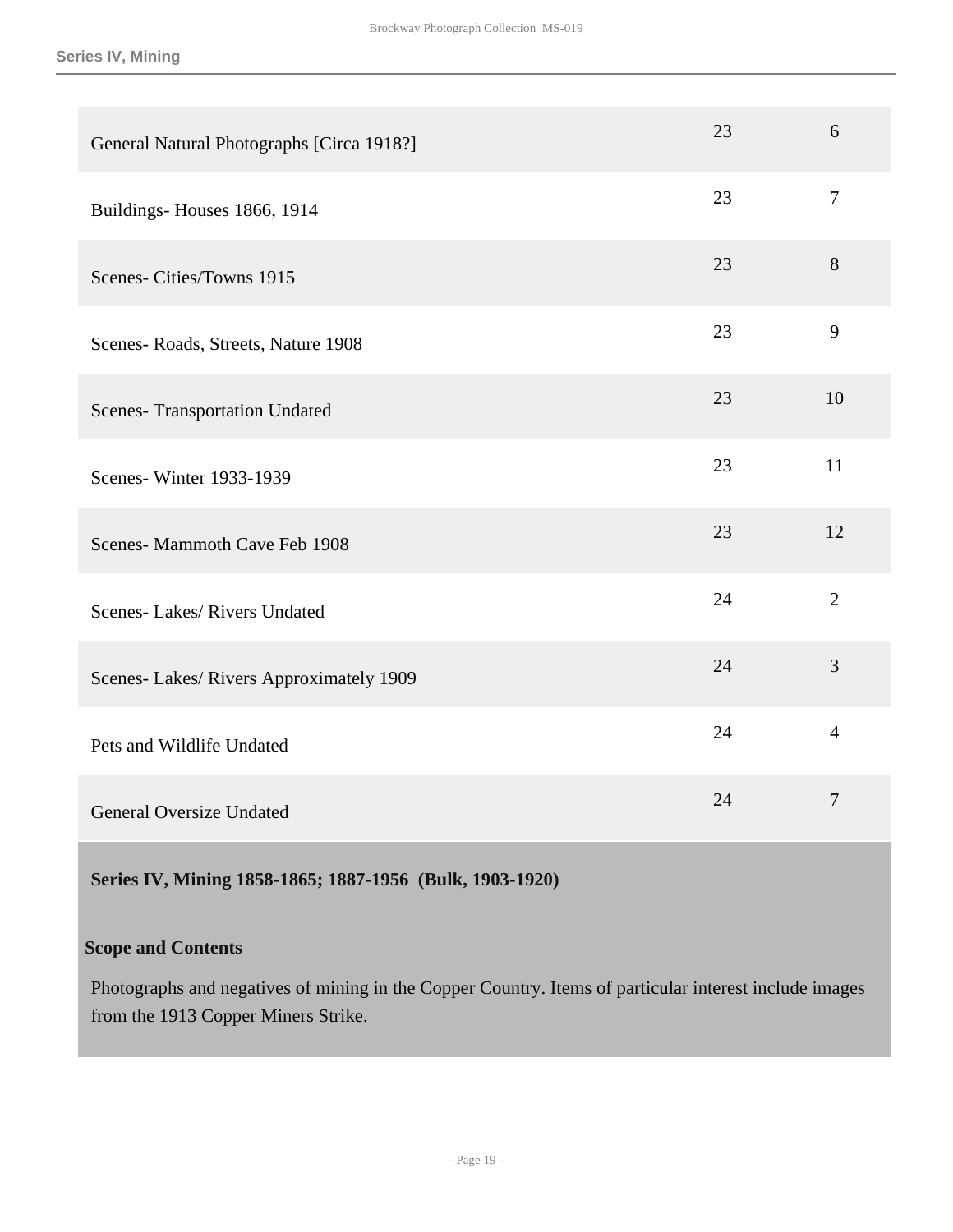|                                                     | <b>Box</b> | Folder         |
|-----------------------------------------------------|------------|----------------|
| Mines/ Mining- General 1906-1920                    | 15         | 6              |
| Mines/ Mining- Mines 1890-1956                      | 15         | $\tau$         |
| Military 1913                                       | 15         | 8              |
| Miners/ Mining- Machinery 1858-1865; 1903-1939      | 15         | 9              |
| Miners/ Mining- Railroad Undated                    | 15         | 10             |
| Miners/ Mining- Snow 1946                           | 15         | 11             |
| Miners/ Mining- Maps Undated                        | 15         | 12             |
| Mines/ Mining- Mines- Cliff 1907, 1937, 1939        | 16         | $\mathbf{1}$   |
| Mines/ Mining- Mines and Employees 1890, 1913, 1937 | 16         | $\overline{2}$ |
| Mines/ Mining- General 1860, 1865; 1887-1914        | 23         | 13             |
| Mine Employees 1913-1918                            | 23         | 14             |
| Cliff Mine 1911-1912                                | 23         | 15             |
| Mines-Oversize Undated                              | 24         | 5              |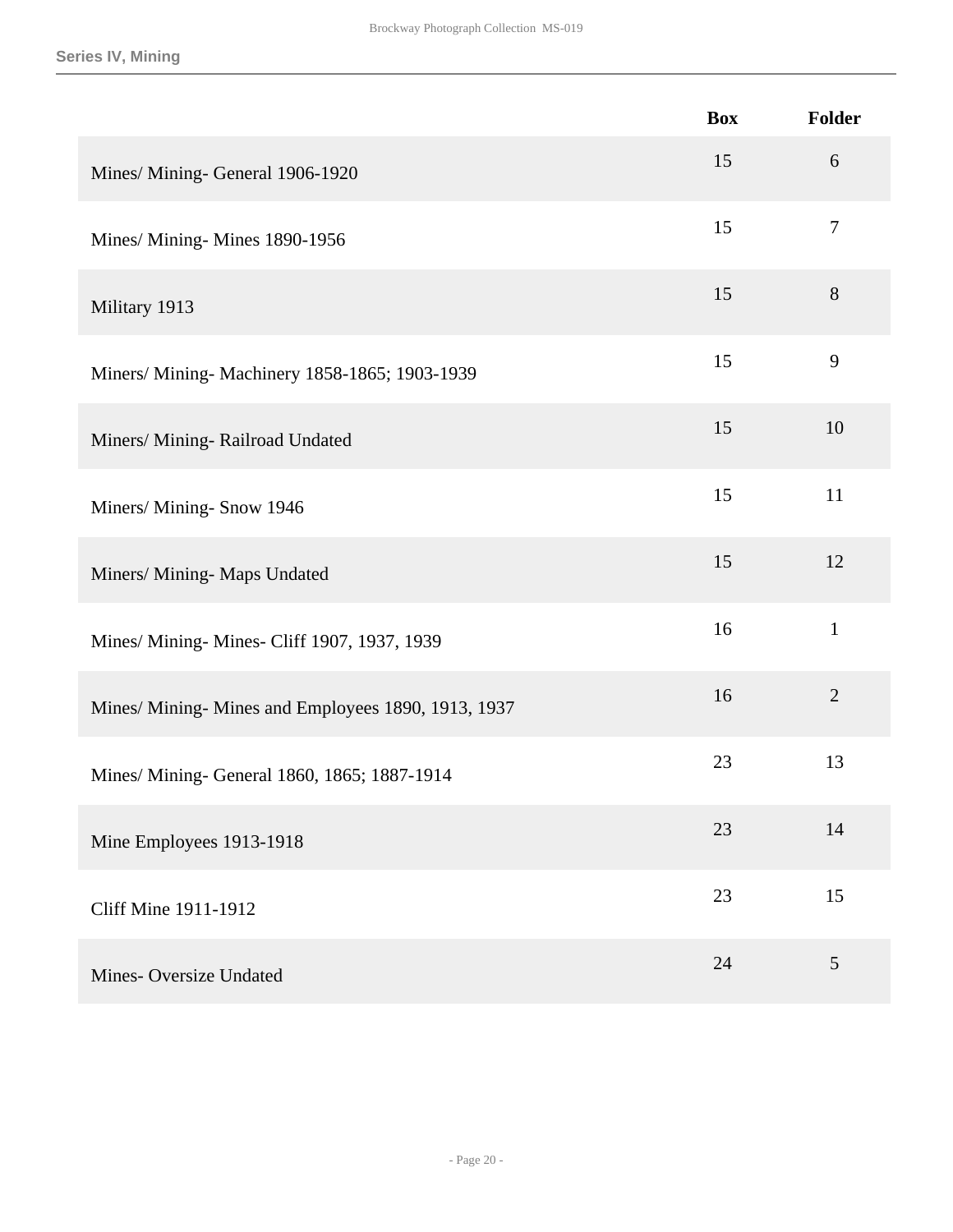#### <span id="page-20-0"></span>**Series V, Military 1911-1919**

#### **Scope and Contents**

Photographs and negatives of members of the United States military. Items of particular interest include images from the military occupation during the 1913 Copper Miners Strike.

|                               | <b>Box</b> | Folder         |
|-------------------------------|------------|----------------|
| Military 1916-1919            | 16         | 3              |
| Military- Strike of 1913 1913 | 16         | $\overline{4}$ |
| Military- Strike of 1913 1913 | 16         | $\overline{4}$ |
| Military- Strike of 1913 1913 | 16         | 5              |
| Military-Panoramic 1918       | 23         | 16             |
| Military 1911, 1916           | 23         | 17             |
| Military-Oversize 1913, 1916  | 24         | 6              |

<span id="page-20-1"></span>**Series VI, Brockway Family Records 1883-1979 (Bulk, 1893-1957)**

#### **Scope and Contents**

Items in this series include, but are not limited to newsprint, correspondence, financial and legal records, field books, drawings and paintings and documents regarding the Strike of 1913.